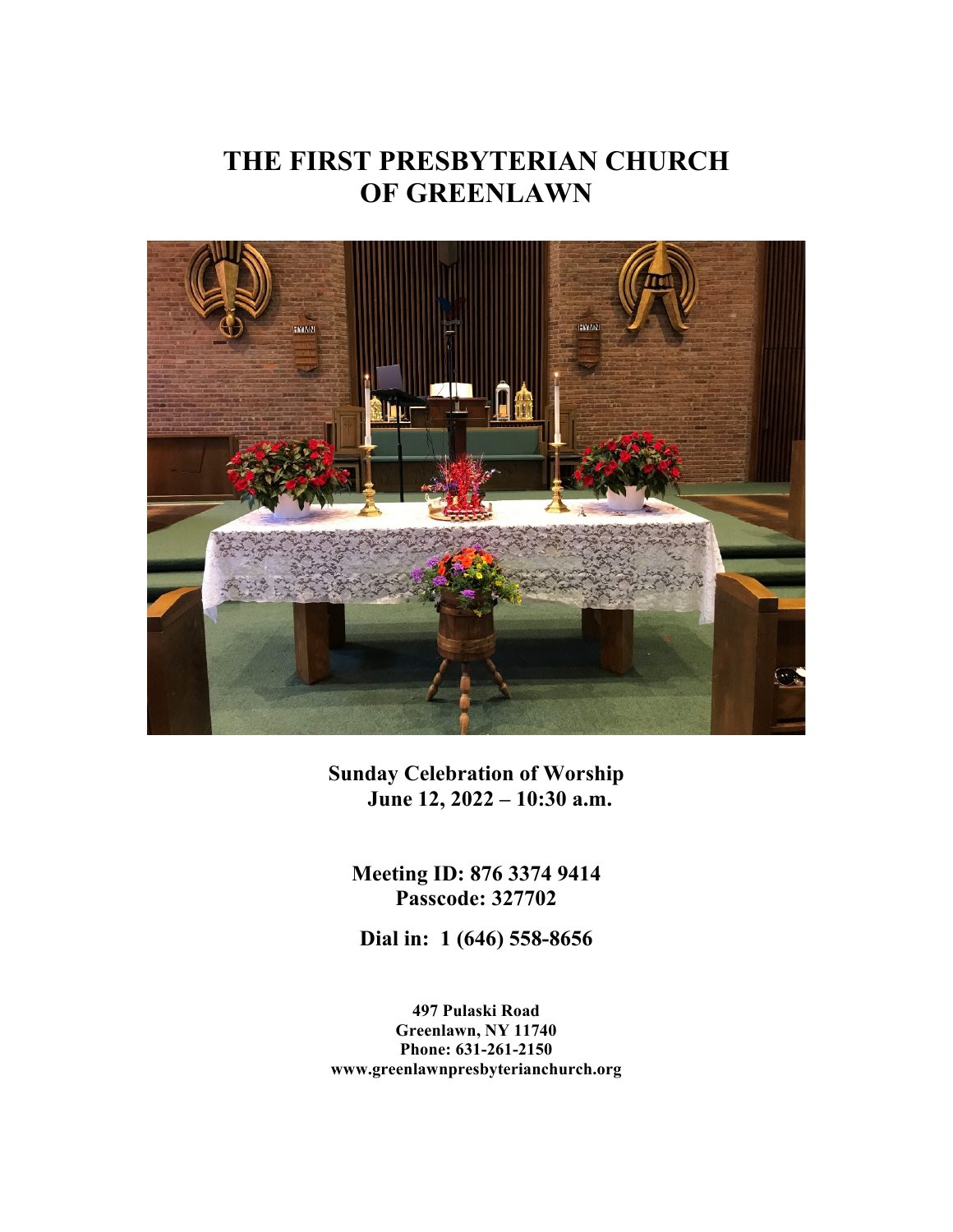#### **THE FIRST PRESBYTERIAN CHURCH OF GREENLAWN June 12, 2022 – 10:30 a.m.**

# Organ

WELCOME AND ANNOUNCEMENTS

#### THE RINGING OF THE BELL Dan Charnews

#### CALL TO WORSHIP

God finds delight in humanity, and in each of us. Let us rejoice before the majesty of our Creator. *God of grace and glory, who made all things, How majestic is your name in all the Earth!* In Christ, we are called to endure and to hope.

Let us give thanks for a faith that brings peace.

### *God of grace and glory, Savior of Your people, How precious to us is Your gift of Jesus Christ!*

The Holy Spirit is present to guide and direct us. Let us listen that we may hear and do what is true.

 *God of grace and glory, ever present with us, How reassuring is the love with which You surround us!*

HYMN # 357 *O Master, Let Me Walk with Thee* MARYTON

*O Master, let me walk with Thee in lowly paths of service free. Tell me Thy secret. Help me bear the strain of toil, the fret of care.*

*Help me the slow of heart to move by some clear, winning word of love. Teach me the wayward feet to stay, and guide them in the homeward way.*

*Teach me Thy patience, still with Thee in closer dearer company. In work that keeps faith sweet and strong, in trust that triumphs over wrong.*

*In hope that sends a shining ray far down the future's broadening way. In peace that only Thou canst give, with Thee, O Master, let me live.*

PRELUDE Leonora Colletti,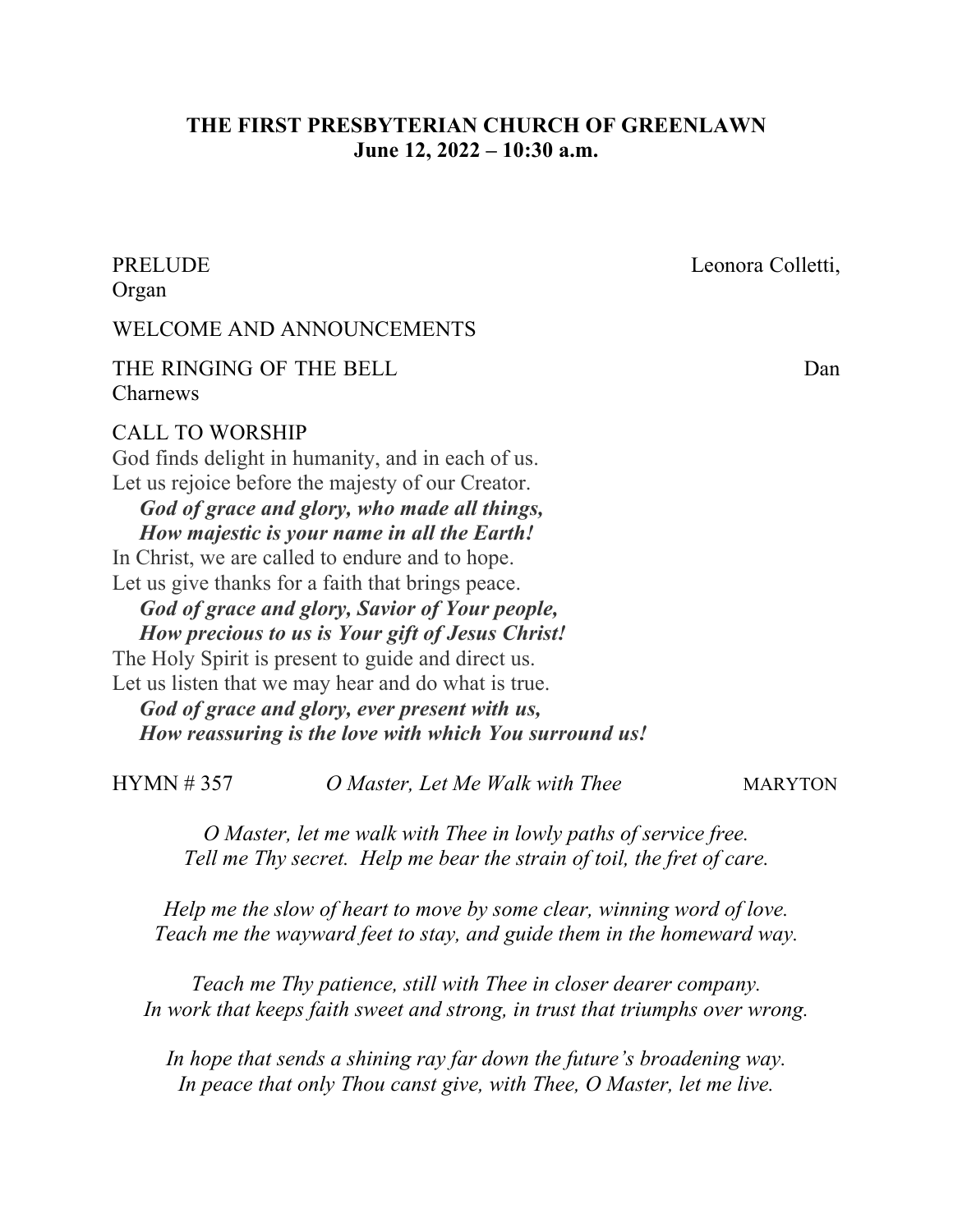#### CALL TO CONFESSION

#### PRAYER OF CONFESSION

 *God of Wisdom, our choices have denied You. We drink from the shallow waters of instant gratification when You offer springs of living water from the depths of Your love. We pursue our own fame and glory, which crumble into dust when we view the sacrifice and service that build true character. O God, we confess that we have not put first things first. We have not lived up to the crown of glory and honor that You offer to us. Recall us to awe and wonder, and guide is in the ways of truth. Amen.* 

#### ASSURANCE OF FORGIVENESS

#### GLORIA PATRI

*Glory be to the Father, and to the Son, and to the Holy Ghost; As it was in the beginning, is now, and ever shall be. World without end. Amen, Amen.*

#### PRAYER CONCERNS Elder Betty Chatfield

#### PASTORAL PRAYER & THE LORD'S PRAYER Congregational Response:

*Breathe on me, breath of God. Fill me with life anew. That I may love what Thou dost love, and do what Thou wouldst do.*

#### INVITATION TO OFFERING

#### DOXOLOGY *Praise God from Whom all blessings flow. Praise Him all creatures here below. Praise Him above, ye heavenly host. Praise Father, Son, and Holy Ghost. Amen.*

#### PRAYER OF DEDICATION

 *Thank You, God, for welcoming us into Your household. You have given us all the good things we enjoy, and we are grateful. You have sent Jesus to demonstrate Your healing love for all people, and we want to respond as Disciples. We seek Your approval as we dedicate our offering. May we be as generous in furthering the ministry of Your church as You have been with us. Amen.*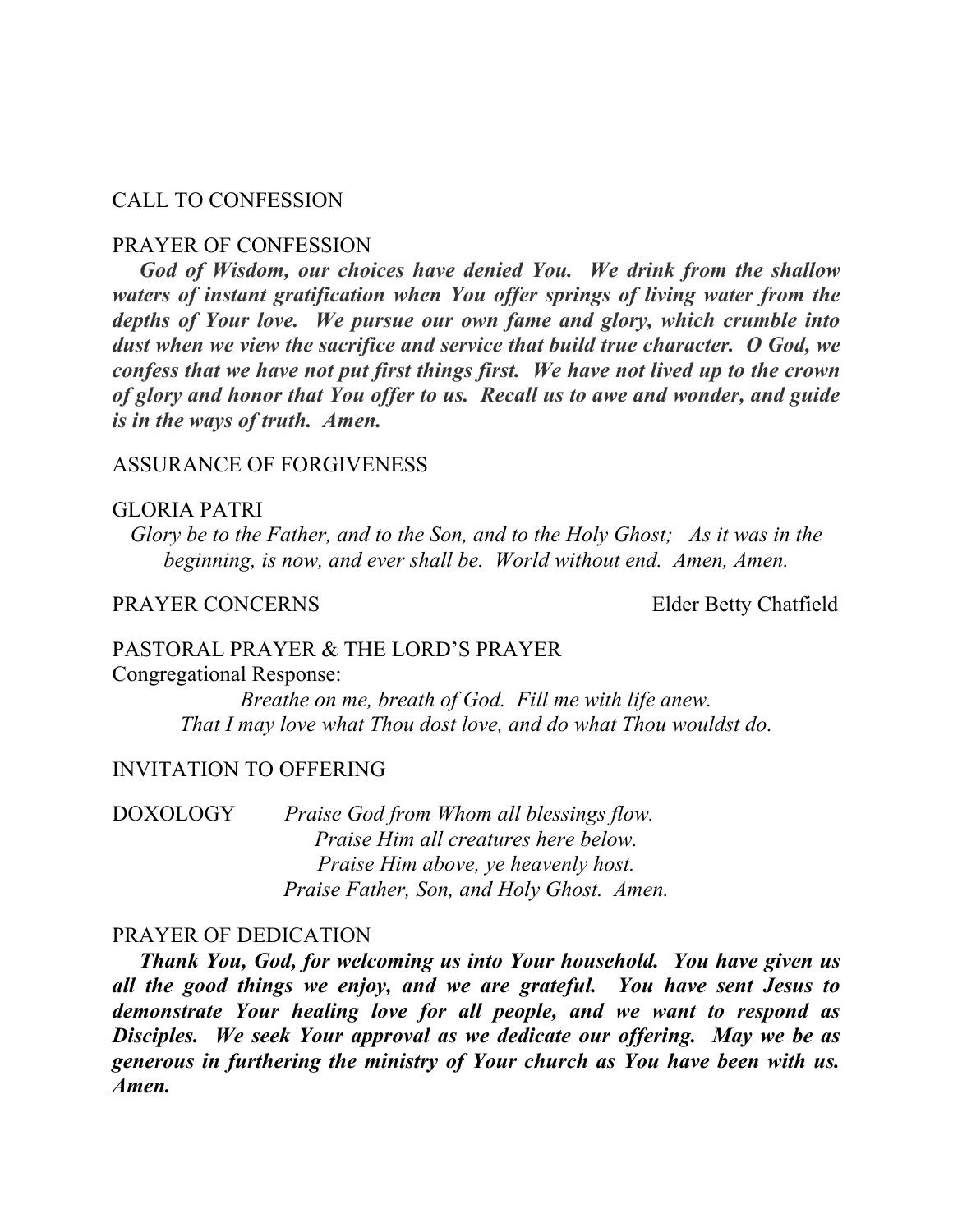#### THE READING OF SCRIPTURE Jeremiah 18:1-6

#### HOLY SPIRIT PRAYER

SERMON "Mess Up, but Still in God's Hands" Rev. Kevin Ford

#### HYMN # 281 *Guide Me, O Thou Great Jehovah* CWM RHONDDA

*Guide me, O Thou Great Jehovah, pilgrim through this barren land. I am weak, but Thou art mighty. Hold me with Thy powerful hand. Bread of Heaven, Bread of Heaven, feed me till I want no more. Feed me till I want no more.*

*Open now the crystal fountain, whence the healing stream doth flow. Let the fire and cloudy pillar lead me all my journey through. Strong deliverer, strong deliverer, be Thou still my strength and shield. Be Thou still my strength and shield.*

*When I tread the verge of Jordan, bid my anxious fears subside. Death of death, and hell's destruction, land me safe on Canaan's side. Songs of praises, songs of praises, I will ever give to Thee. I will ever give to Thee.* 

#### **BENEDICTION**

#### CONGREGATIONAL RESPONSE: FINLANDIA

*This is my song, O God of All the Nations, A song of peace for lands afar and mine. This is my home, the country where my heart is Here are my hopes, my dreams, my holy shrine. But other hearts in other lands are beating With hopes and dreams as true and high as mine.*

*My country's skies are bluer than the ocean, And sunlight beams on clover leaf and pine. But other lands have sunlight too, and clover. And skies are everywhere as blue as mine. O hear my song, Thou God of All the Nations, A song of peace for their land and for mine.*

*This is my prayer, O Ruler of All Nations: Let Thy reign come. On earth Thy will be done. In peace may all earth's people draw together,*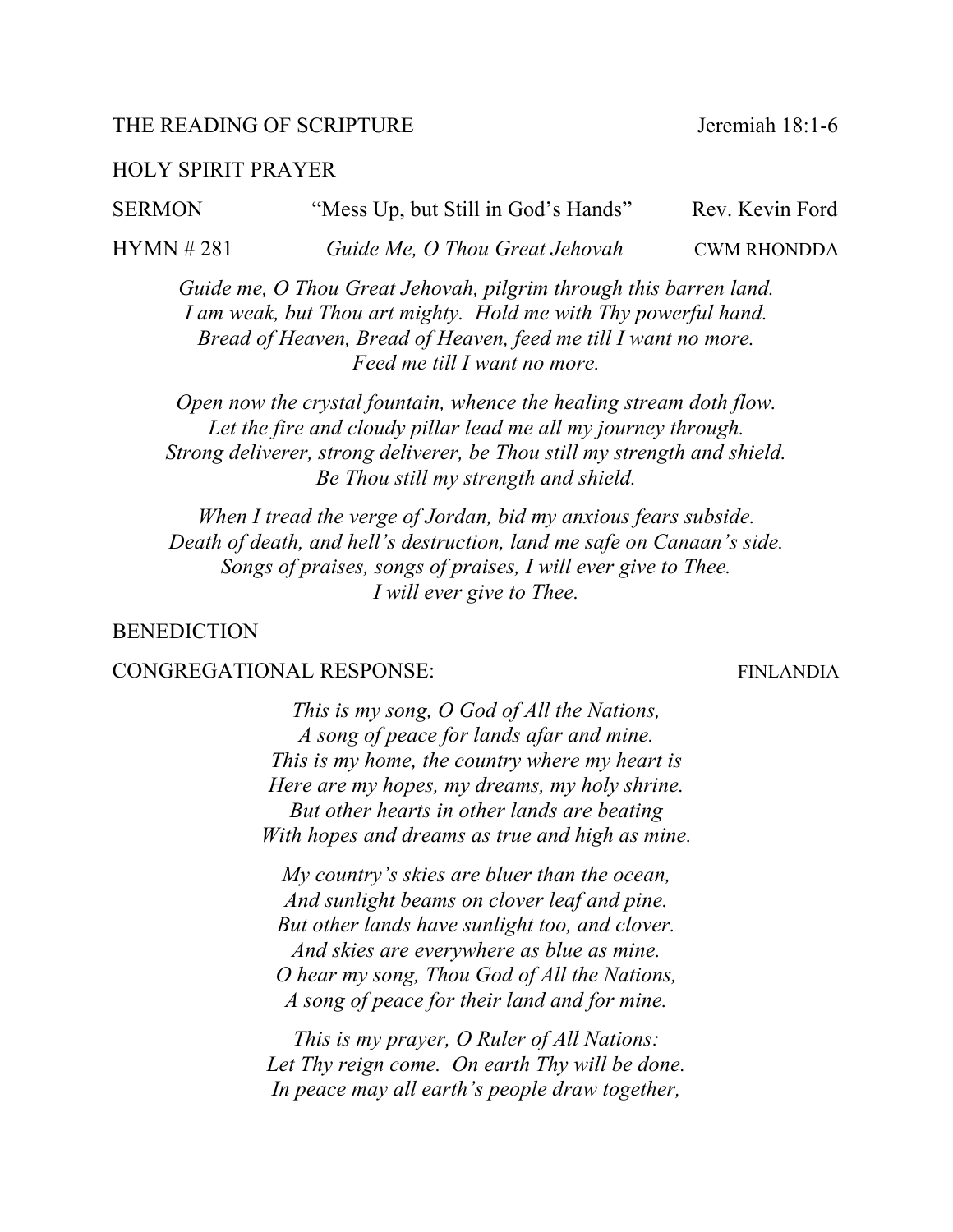*And hearts united learn to live as one. O hear my prayer, Thou God of All the Nations, Myself I give Thee; let Thy will be done.*

## **Joys and Announcements**

#### **Welcome, Rev. Kevin Ford**

 This morning, we welcome Rev. Kevin Ford to the pulpit, while Pastor Ann and Bob attend the New York Conference (UCC) Annual Meeting upstate New York.

 Rev. Kevin Ford is a faithful member of the First Baptist Church of Cutchogue, and he has worshipped there for all his life. At an early age, he became active in the church by singing in the various choirs and serving on the usher board. As God began to reveal the plans that He had for his life, Rev. Ford became even more active in his service to the Lord. He was ordained as a Deacon, and he served as the chairman of both the Deacon and Trustee Boards, as the Sunday School Superintendent, and as the intermediate class Sunday School teacher. His love of music propelled him to form a gospel group outside of his duties at First Baptist Church called Jus B' Cuz.

 In January of 2014, Rev. Ford announced his calling into the ministry. He completed his trial (initial) sermon on March  $7<sup>th</sup>$ , 2015. On November  $7<sup>th</sup>$ , 2020, Rev. Kevin Ford was ordained as a Reverend by the Rev. Cornelius Fulford. He currently serves as an Associate for the First Baptist Church, and he continues to broaden his knowledge of the Lord by attending New Brunswick Theological Seminary.

 Rev. Ford loves the Lord with all his heart, mind, and soul. His desire is to learn as much as he can so that he can help to lead more people to Christ. Rev. Ford wants to understand the Word of God so that he, through the power of the Holy Spirit, can be a more effective preacher in spirit and in knowledge.

"I was called to preach, so I must preach"

#### **Next Sunday Is Father's Day**

 Next Sunday we will thank God for the great gift of fathers. Please bring a framed photo of your father, grandfather, a favorite uncle, or any man who has been an important influence in your life. We will place these photos on the Communion table. In addition, there will be small gifts of appreciation given to all the men of the congregation.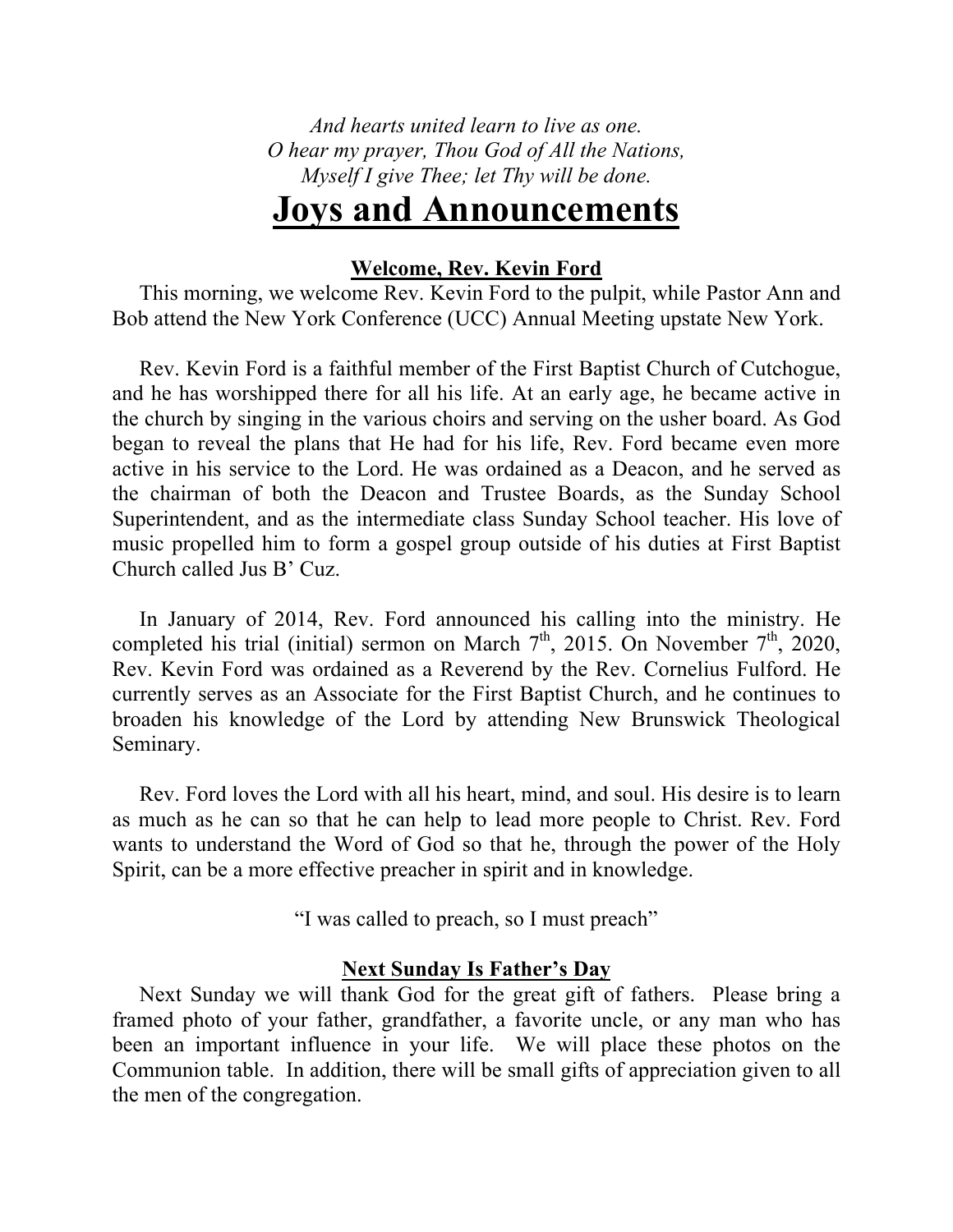#### **Food Pantry**

 Please remember our food pantry when you are doing your grocery shopping. The following items are needed: Peanut butter, jelly, tuna, Spam, pasta, any Chef-Boy-R-Dee products. Thank you for your generosity.

### **The Pentecost Offering**

 On Sunday, June 26, we will receive The Pentecost Offering, which is one of four special offerings sponsored by the Presbyterian Church (USA). A gift to the Pentecost Offering helps the Presbyterian Church encourage, develop, and support its young people, and also address the needs of at-risk children. 40% of the Pentecost offering is retained by individual congregations wanting to make an impact in the lives of young people within their own community. The remaining 60% is used to support children-at-risk, youth, and young adults through ministries of the Presbyterian Mission Agency. Thank you for your generosity.

### **Mark Your Calendar!**

Please mark these important dates on your calendar:

- **Saturday, July 30**: Summer Get-together at Van Cleef's home in Greenport, 3:00 p.m.
- **Sunday, October 23**: 150<sup>th</sup> Anniversary Dinner, 1 p.m., Moose Hall. Ticket information will be available this summer.

### **Annual Church Fair**

 The date has been set for our Church Fair: Saturday, September 24, with a rain date of Saturday, October 1.

 As you're doing your spring cleaning, you can start bringing in your contributions for the rummage sale part of the fair. These items will be sorted and priced as they come in, rather than waiting until the day before the fair, as we did last year. There will be a box in the hallway for you to deposit items. (No books, please. We find that they don't sell well.)

 We are in need of people willing to chair various aspects of the fair. The list is below, please see Larry Foray if you are willing to help.

- **Rummage Sale.** We have someone who will accept donations and price the items. We need someone to set up tables, arrange the items, and then pack up the leftover items after the fair is over.
- **Food Concession.** This includes determining the menu, purchasing the food, setting up the area, and cleaning up.